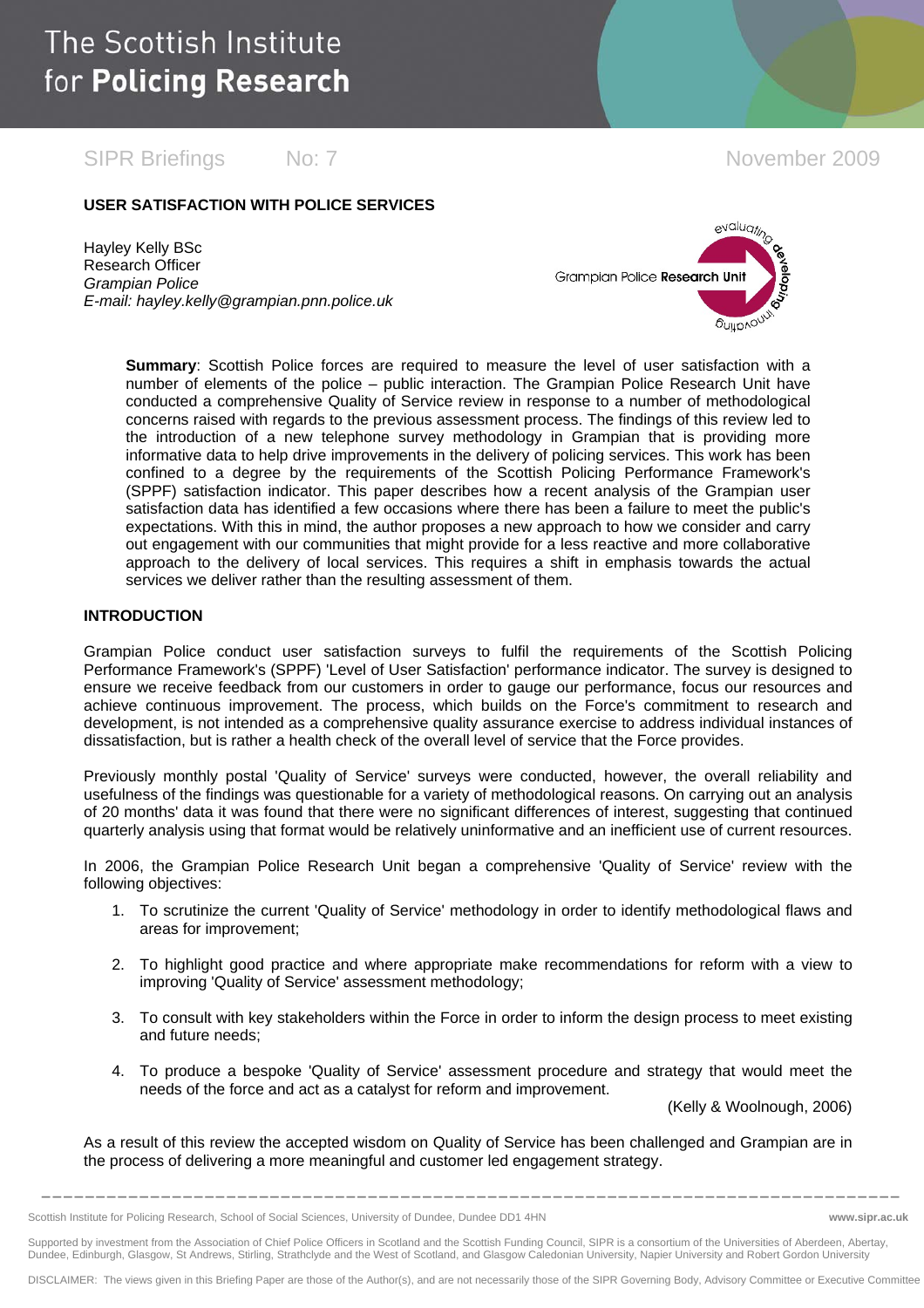## The Scottish Institute for Policing Research

#### **CLEAR DEFINITIONS**

A shift in the terminology used in this area has been key to the delivery of a new assessment process. Service quality is not the same as customer satisfaction, although they are closely linked with an increase in one expected to reflect an increase in the other. An opinion regarding Quality of Service can be formed without having experienced the service first hand; in contrast, experience is a prerequisite to forming a satisfaction judgement. Customer satisfaction is concerned with customer feelings about multiple encounters and experiences with a service organisation. Service quality perceptions, developed from either direct or indirect contact, incorporate an individuals overall attitude to a service provider that may be influenced by other factors such as the media, perceptions of value or by the experiences of others (Sureshchandar *et al.*, 2002; Donovan *et al.*, 2001). This has important implications for managing service quality as it implies the need for a dual focus on both improving user experience and public perceptions of overall service quality.

## **WHY DO FORCES NEED TO GAUGE PUBLIC OPINION?**

As a public service, Police strategies and processes should be designed with public needs in mind and should serve their requirements. Services should be of a high quality and continually improve. It is vital that the public is confident in our quality monitoring process and believes that there are appropriate mechanisms in place to act on information gained.

In order to make effective use of the information gained through feedback mechanisms there needs to be a link between public responses and decision making processes (Audit Commission, 1999). The fundamental issue in service quality measurement is not how good or poor is the service, but how it could be better. An effective assessment methodology will uncover what needs to change and how, by drawing attention to potential oversights that have caused performance in particular areas to fall short of expected standards.

### **WHAT MIGHT FORCES MEASURE?**

Above and beyond the high-level satisfaction indicators prescribed by the SPPF, there is currently no agreed methodology regarding the most effective assessment of user experience with the police. The current satisfaction indicators have limited inherent value when trying to establish what, if any, oversights have caused performance on particular measures to fall short of standards and subsequently how these issues can be tackled in order to gain continuous improvement (Moullin, 2004). Generalised performance statements are not easily actioned; rather, the information needs to be dissected into workable items that approach service objectives separately. If service departments are expected to improve their service provision to the public then it is vital that they are aware of the specific areas that need attention. It would be dangerous and foolhardy to overhaul a process that was predominantly effective because of the effects of a single attribute (e.g., failing to keep an arranged appointment) that has caused a negative lasting effect in the customer's mind.

### **GRAMPIAN'S NEW SURVEY PROCESS**

In January 2008, Grampian piloted a new user satisfaction survey methodology whereby each month the Force Service Centre (non emergency contact centre) conduct structured telephone interviews with 200 members of the public who have recently been in contact with the Police as a victim, witness or seeking/ providing information. The telephone survey addresses user satisfaction issues providing data regarding the police-public interaction from point of contact right through to resolution. Importantly, the new methodology has increased response rates from around 40% to 93%.

Whilst some concerns have been levelled about the potential bias of a telephone methodology (e.g., a lack of independence) the findings indicate that people are willing to provide honest views about the service they have received. The telephone process has been introduced as a result of concerns of an even greater bias in utilising the views from a minority sample in which less than 50% of the sample returned the previous paper questionnaires with the danger of receiving polarised views.

Scottish Institute for Policing Research, School of Social Sciences, University of Dundee, Dundee DD1 4HN **www.sipr.ac.uk**

Supported by investment from the Association of Chief Police Officers in Scotland and the Scottish Funding Council, SIPR is a consortium of the Universities of Aberdeen, Abertay, Dundee, Edinburgh, Glasgow, St Andrews, Stirling, Strathclyde and the West of Scotland, and Glasgow Caledonian University, Napier University and Robert Gordon University

DISCLAIMER: The views given in this Briefing Paper are those of the Author(s), and are not necessarily those of the SIPR Governing Body, Advisory Committee or Executive Committee

**\_\_\_\_\_\_\_\_\_\_\_\_\_\_\_\_\_\_\_\_\_\_\_\_\_\_\_\_\_\_\_\_\_\_\_\_\_\_\_\_\_\_\_\_\_\_\_\_\_\_\_\_\_\_\_\_\_\_\_\_\_\_\_\_\_\_\_\_\_\_\_\_\_\_\_\_\_\_\_**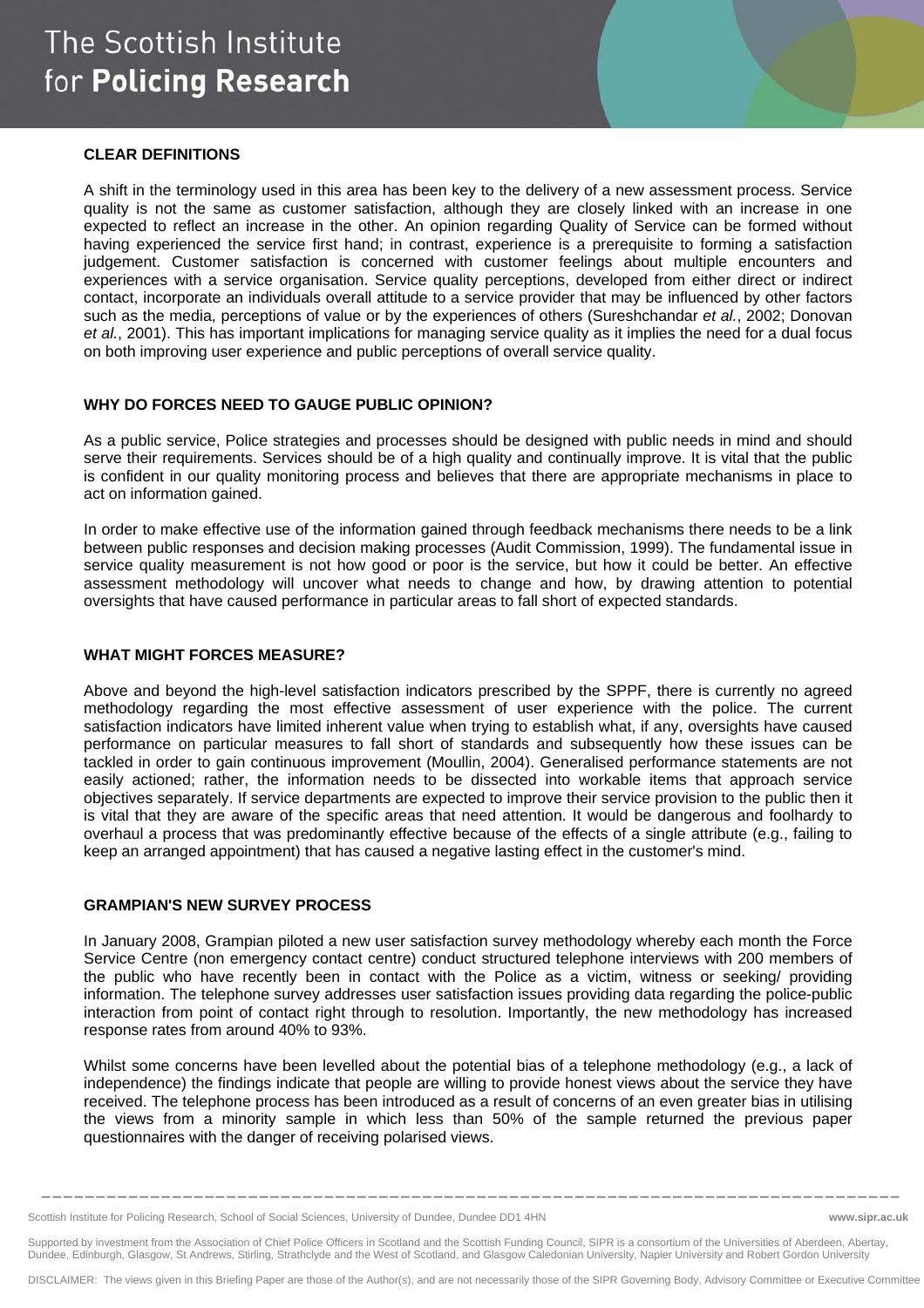It is hoped that the ongoing development of this new process, that is less focused on what the satisfaction levels are and more focused on what causes satisfaction/ dissatisfaction, can help the organisation identify more relevant priorities for improvement.

#### **WHAT HAVE WE LEARNT?**

The most compelling finding from the 2008/9 Grampian survey responses has been the high levels of satisfaction that have been recorded. This coupled with the high levels of reassurance and low levels of negative opinion change are very encouraging for staff and officers who are delivering a service to the public. This positivity is supported by approximately 800 positive comments expressed by the public commending staff for their efficiency, courteousness, professionalism and helpfulness.

The major determinants of public satisfaction often have little to do with the outcome of the incident and more to do with how officers conduct themselves in public encounters (Skogan, 2005). The findings from this survey have identified that there is a significant need to manage the public's expectations about the service they can and cannot expect to receive. Service users are generally satisfied when their perceptions of the service they have received matches their expectations. The main areas of public concern that were identified in this analysis refer to failures to meet expectations, be that with regards to how they are dealt with, follow up, police attendance, sufficient action or time delays. This is with full awareness that this is not necessarily a failing on the part of the police as the expectations of the public may actually be unreasonable which equally needs to be managed.

With this in mind, forces need to consider putting in place a mechanism that mitigates some of the elements of public dissatisfaction. This would intuitively include developing a clear communication strategy that informs both the public and staff about what the police can and cannot be expected to deliver. This needs to be driven by a comprehensive level of engagement whereby the public are involved in influencing the services that are being designed. A number of potential action areas to build on the findings of this survey include:

- Raising awareness of the non-emergency number:
- Providing clear guidance with regards to how the police deal with different incident types, including whether or not a police officer will attend;
- Communicating more effectively to inform the public about actions to be taken in response to their contact, even if a police officer will not respond;
- Developing a comprehensive and clear follow up contact strategy that is agreed with the public at the point of contact;
- Communicating to staff that it is how they deal with the public and not necessarily what actions they take that ultimately drives satisfaction.

It is likely that some, if not all, of the issues raised in the survey are common across the Scottish Police Service and not unique to Grampian. The specific actions taken to respond to the public's concerns may, however, require a greater deal of engagement with our local communities.

#### **FUTURE WORK**

The current assessment of user satisfaction involves forces defining the services we provide, defining the manner and standard of these processes, delivering those services and then asking the public whether we managed to achieve what we set out to do. User expectations are generally tapped into, if at all, with a couple of qualitative questions at the end of a survey. Arguably these expectation questions are the crux of our information needs. Crucially, in identifying how well we are doing, what we want to know is 'did we meet your expectations?' and 'if not, why not?'. This latter approach requires a greater commitment in terms of qualitative analysis, increased face-to-face engagement methodologies and a drive to deliver on outcomes. This approach does not necessarily serve the desire to compare forces at a national level on an easily tabulated quantitative scale, but it does allow our communities to articulate their needs and desires.

Supported by investment from the Association of Chief Police Officers in Scotland and the Scottish Funding Council, SIPR is a consortium of the Universities of Aberdeen, Abertay, Dundee, Edinburgh, Glasgow, St Andrews, Stirling, Strathclyde and the West of Scotland, and Glasgow Caledonian University, Napier University and Robert Gordon University

DISCLAIMER: The views given in this Briefing Paper are those of the Author(s), and are not necessarily those of the SIPR Governing Body, Advisory Committee or Executive Committee

**\_\_\_\_\_\_\_\_\_\_\_\_\_\_\_\_\_\_\_\_\_\_\_\_\_\_\_\_\_\_\_\_\_\_\_\_\_\_\_\_\_\_\_\_\_\_\_\_\_\_\_\_\_\_\_\_\_\_\_\_\_\_\_\_\_\_\_\_\_\_\_\_\_\_\_\_\_\_\_** 

Scottish Institute for Policing Research, School of Social Sciences, University of Dundee, Dundee DD1 4HN **www.sipr.ac.uk**